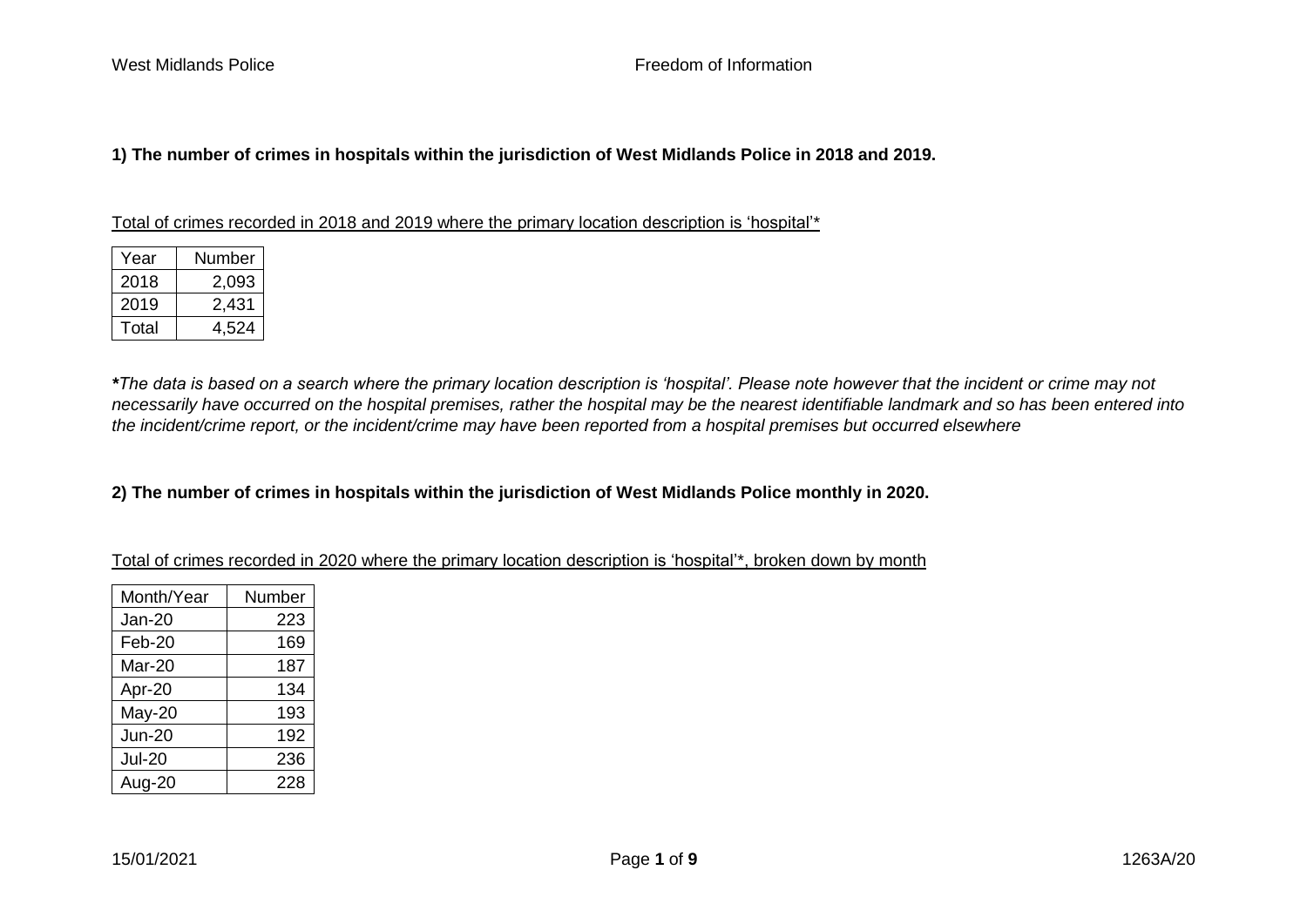| Sep-20        | 179   |
|---------------|-------|
| $Oct-20$      | 202   |
| <b>Nov-20</b> | 256   |
| $Dec-20$      | 296   |
| Total         | 2.495 |

*\*The data is based on a search where the primary location description is 'hospital'. Please note however that the incident or crime may not necessarily have occurred on the hospital premises, rather the hospital may be the nearest identifiable landmark and so has been entered into the incident/crime report, or the incident/crime may have been reported from a hospital premises but occurred elsewhere*

## **3) A description of the crimes and where they were committed.**

Total of crimes recorded in 2018, 2019 and 2020 where the primary location description is 'hospital'\*, broken down by offence and Neighbourhood Policing Unit

| Offence                                                                              | Neighbourhood Policing Unit |               |               |               |           |           |                |                |               |  |  |  |
|--------------------------------------------------------------------------------------|-----------------------------|---------------|---------------|---------------|-----------|-----------|----------------|----------------|---------------|--|--|--|
|                                                                                      | <b>BE</b>                   | <b>BW</b>     | <b>CV</b>     | DY            | <b>SH</b> | <b>SW</b> | <b>WS</b>      | <b>WV</b>      | Total         |  |  |  |
| ABDUCTION OF CHILD BY OTHER PERSON                                                   | $\Omega$                    | 0             | 0             |               |           |           | 0              | $\overline{2}$ | 2             |  |  |  |
| ADMINISTER NOXIOUS THING TO INFLICT GBH                                              | $\Omega$                    | 0             |               |               |           |           | 0              | 0              |               |  |  |  |
| <b>AFFRAY</b>                                                                        |                             |               | 0             |               |           |           | 0              | 0              | 4             |  |  |  |
| ARRANGE OR FACILITATE TRAVEL OF ANOTHER PERSON WITH A VIEW<br><b>TO EXPLOITATION</b> |                             | $\mathcal{P}$ | 0             |               |           |           | $\Omega$       |                | $\mathcal{P}$ |  |  |  |
| <b>ARSON</b>                                                                         | 2                           | 4             | $\mathcal{P}$ |               |           | 3         |                | $\overline{2}$ | 16            |  |  |  |
| ARSON - RECKLESSLY ENDANGER LIFE                                                     |                             | $\mathcal{P}$ | $\mathcal{P}$ |               |           |           | $\Omega$       | 0              | 6             |  |  |  |
| ARSON W/I TO ENDANGER LIFE                                                           | 2                           |               | $\Omega$      |               |           |           | 0              |                | 6             |  |  |  |
| ASSAULT BY BEATING OF A CONSTABLE - NO INJURY                                        | 12                          | 26            | 13            | $\mathcal{P}$ | 2         | 4         | $\overline{2}$ | 5.             | 66            |  |  |  |
| ASSAULT BY BEATING OF AN EMERGENCY WORKER (EXCEPT A<br><b>CONSTABLE) - NO INJURY</b> | 44                          | 31            | 23            | 5             |           | 6         | 2              | 6              | 117           |  |  |  |
| ASSAULT OCCASION ABH                                                                 | 317                         | 329           | 180           | 55            | 97        | 217       | 66             | 113            | 1,374         |  |  |  |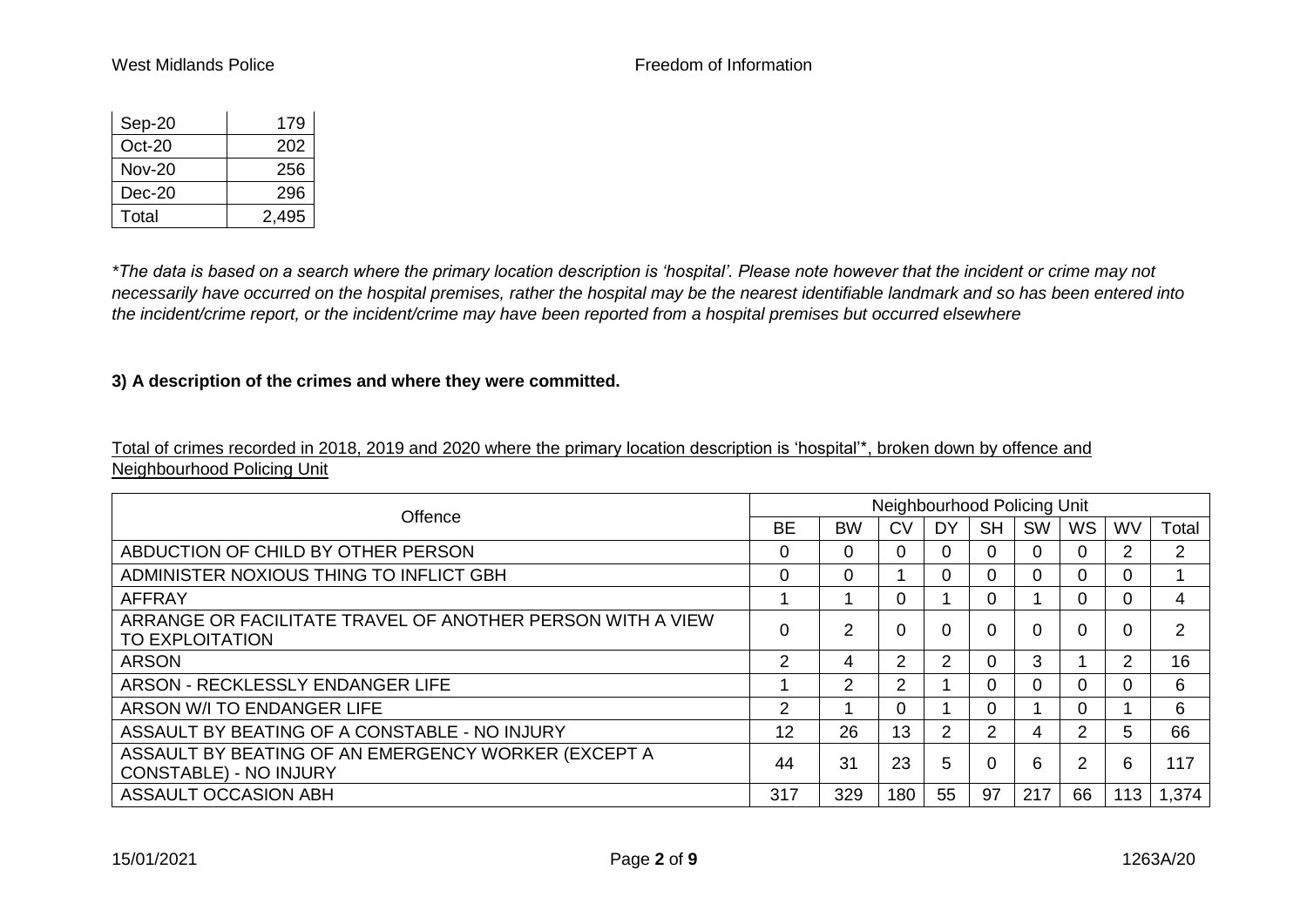| ASSAULT ON A CONSTABLE                                                           | 3              | 21             | 1              | $\overline{2}$       | $\mathbf 1$    | $\mathbf 1$    | 4              | $\overline{2}$ | 35             |
|----------------------------------------------------------------------------------|----------------|----------------|----------------|----------------------|----------------|----------------|----------------|----------------|----------------|
| ASSAULT ON A FEMALE 13+ BY PENETRATION                                           | 3              | 5              | $\overline{2}$ | $\blacktriangleleft$ | $\Omega$       | $\Omega$       | $\Omega$       | $\overline{2}$ | 13             |
| ASSAULT ON A MALE 13+ BY PENETRATION                                             | $\overline{0}$ | 3              | $\Omega$       | $\Omega$             | $\Omega$       | 1              | $\Omega$       | $\Omega$       | 4              |
| ASSAULT ON FEMALE CHILD UNDER 13 BY PENETRATION                                  | $\mathbf{1}$   | $\Omega$       | $\Omega$       | $\Omega$             | $\Omega$       | $\mathbf{0}$   | $\Omega$       | $\Omega$       | $\mathbf{1}$   |
| ASSAULT W/INT TO ROB-PERSONAL PROPERTY                                           | $\mathbf 0$    | $\Omega$       | $\Omega$       | $\Omega$             | $\Omega$       | $\Omega$       | 1              | $\Omega$       | $\mathbf{1}$   |
| ATT POSSESS CONTROL DRUG-CLASS A-COCAINE                                         | $\overline{2}$ | $\Omega$       | $\Omega$       | $\Omega$             | $\Omega$       | $\Omega$       | $\Omega$       | $\overline{0}$ | $\overline{2}$ |
| ATTEMPT BURGLARY BUSINESS AND COMMUNITY                                          | $\overline{2}$ | $\overline{2}$ | 3              | $\Omega$             | $\mathbf 0$    | 4              | $\mathbf{1}$   | 3              | 15             |
| ATTEMPT ESCAPE FROM LAWFUL CUSTODY                                               | $\overline{0}$ | $\Omega$       | $\mathbf{1}$   | $\Omega$             | $\mathbf{1}$   | $\Omega$       | $\Omega$       | $\Omega$       | 2              |
| ATTEMPT MURDER-VICTIM 1 YR OLD OR OVER                                           | 1              | $\mathbf 1$    | 1              | $\Omega$             | $\overline{0}$ | $\Omega$       | $\Omega$       | $\Omega$       | 3              |
| ATTEMPT RAPE MALE 16 OR OVER                                                     | $\overline{0}$ | $\Omega$       | $\overline{0}$ | $\Omega$             | $\mathbf 1$    | $\Omega$       | $\Omega$       | $\overline{0}$ | $\mathbf{1}$   |
| ATTEMPT RAPE OF FEMALE 16 OR OVER                                                | 1              | $\overline{2}$ | $\Omega$       | 0                    | $\Omega$       | $\Omega$       | 0              | $\Omega$       | 3              |
| ATTEMPT THEFT FROM AUTO MACH/METER                                               | 1              | $\Omega$       | $\Omega$       | $\Omega$             | $\mathbf{0}$   | 1              | $\overline{0}$ | $\Omega$       | $\overline{2}$ |
| <b>ATTEMPT THEFT FROM PERSON</b>                                                 | 1              | $\mathbf 0$    | $\Omega$       | 0                    | $\overline{0}$ | $\overline{0}$ | 0              | 0              | $\mathbf{1}$   |
| ATTEMPT THEFT OF MOTOR VEHICLE                                                   | $\overline{0}$ | $\Omega$       | $\overline{0}$ | $\Omega$             | $\mathbf 0$    | $\mathbf 0$    | $\mathbf{1}$   | 0              | $\mathbf{1}$   |
| <b>ATTEMPT THEFT OF P/CYCLE</b>                                                  | 0              | $\mathbf 0$    | 1              | 0                    | $\overline{0}$ | $\overline{0}$ | 0              | 0              | $\mathbf{1}$   |
| <b>ATTEMPT THEFT OTHER</b>                                                       | 1              | $\mathbf{1}$   | $\overline{0}$ | $\Omega$             | $\mathbf 0$    | $\mathbf 0$    | 0              |                | 3              |
| ATTEMPT TO CAUSE GBH W/I TO DO GBH                                               | 1              | 3              | 1              | 1                    | $\mathbf 1$    | 2              | $\overline{2}$ | 0              | 11             |
| ATTEMPTED ROBBERY-PERSONAL PROPERTY                                              | $\mathbf 0$    | $\Omega$       | $\overline{0}$ | $\mathbf 1$          | $\mathbf 0$    | $\overline{0}$ | $\overline{0}$ | $\overline{0}$ | $\mathbf{1}$   |
| <b>BIGAMY</b>                                                                    | $\mathbf 0$    | $\mathbf 0$    | 1              | 0                    | $\overline{0}$ | $\overline{0}$ | 0              | 0              | $\mathbf 1$    |
| <b>BLACKMAIL</b>                                                                 | $\mathbf 0$    | $\mathbf{1}$   | $\overline{2}$ | $\Omega$             | $\mathbf 0$    | $\mathbf 0$    | 0              |                | $\overline{4}$ |
| <b>BOMB HOAX-COMMUNICATE FALSE INFORMATION</b>                                   | $\mathbf 0$    | 3              | 1              | 0                    | $\overline{0}$ | $\overline{0}$ | 0              | 0              | 4              |
| BREACH OF A CRIMINAL BEHAVIOUR ORDER                                             | $\overline{2}$ | $\mathbf 0$    | $\overline{0}$ | $\mathbf 0$          | $\mathbf 0$    | $\overline{0}$ | 0              | $\mathbf 1$    | 3              |
| BREACH OF NON-MOLESTATION ORDER                                                  | $\overline{2}$ | 4              | 1              | 1                    | $\overline{0}$ | 1              | 1              | 1              | 11             |
| <b>BREACH OF RESTRAINING ORDER</b>                                               | $\overline{2}$ | 3              | 3              | $\mathbf 1$          | $\overline{0}$ | $\overline{0}$ | 1              | 1              | 11             |
| BREACH SHPO/SOPO/INTERIM SHPO/SOPO/FOREIGN TRAVEL ORDER                          | $\mathbf 0$    | $\mathbf 0$    | 1              | 0                    | $\mathbf 0$    | $\overline{0}$ | 0              | 0              | $\mathbf{1}$   |
| BRING/THROW/CONVEY A LIST B ARTICLE INTO/OUT OF A PRISON                         | $\overline{0}$ | $\overline{2}$ | $\overline{0}$ | 0                    | $\mathbf 0$    | $\overline{0}$ | 0              | 0              | $\overline{2}$ |
| <b>BURGLARY BUSINESS AND COMMUNITY</b>                                           | 20             | 26             | 9              | $\overline{4}$       | 9              | 9              | $\overline{7}$ | $\overline{7}$ | 91             |
| <b>BURGLARY RESIDENTIAL</b>                                                      | 3              | $\mathbf 1$    | 0              | 0                    | $\mathbf 0$    | $\mathbf 1$    | 1              | 3              | 9              |
| CARE WORKER - SEXUAL ACTIVITY WITH FEMALE MENTAL PATIENT -<br><b>PENETRATION</b> | 1              | 0              | 1              | $\Omega$             | 0              | $\Omega$       | 0              | 0              | $\overline{2}$ |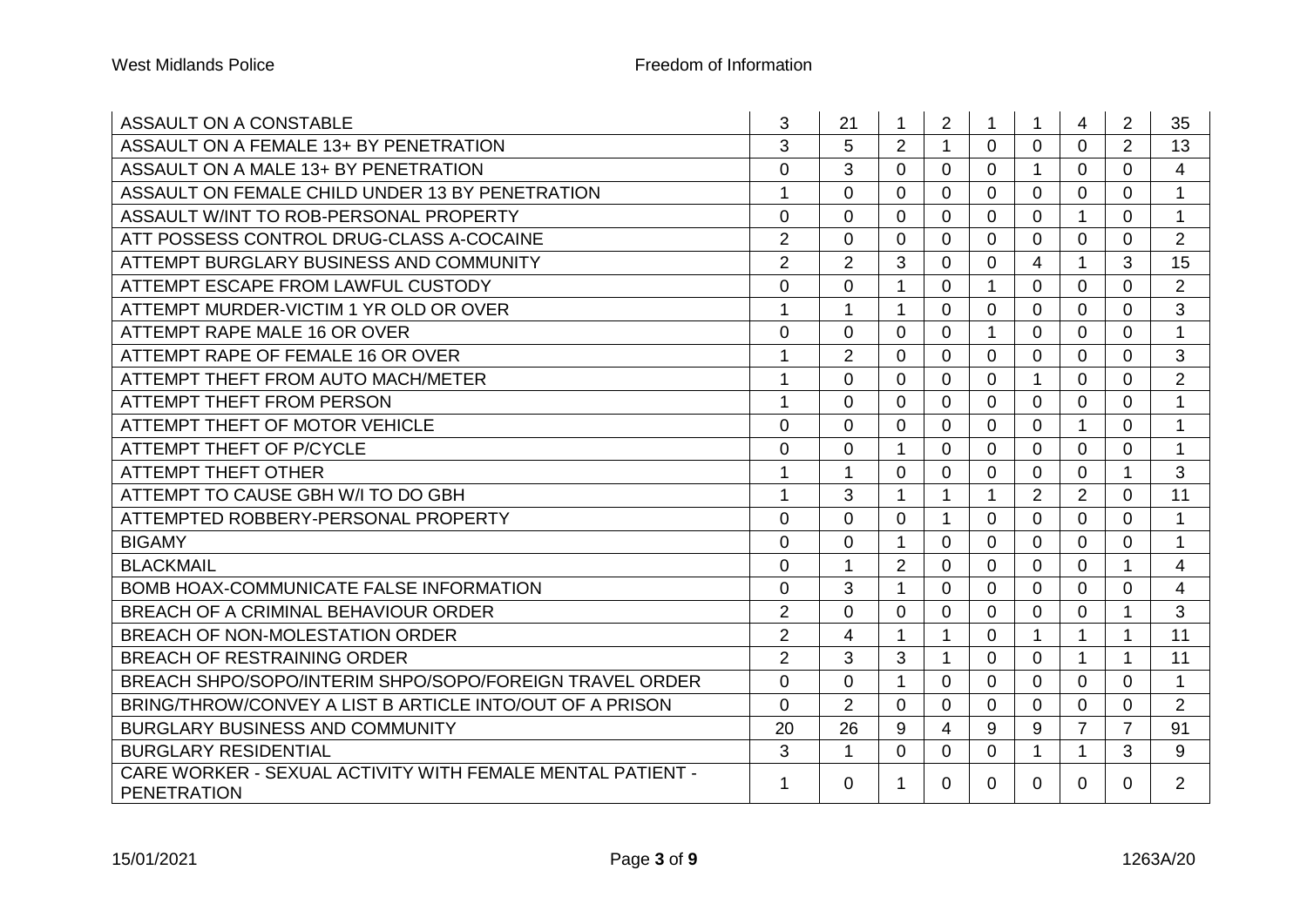| CARE WORKER ILL-TREAT/WILFULLY NEGLECT AN INDIVIDUAL                             | $\mathbf 0$    | 0              | 1                    | $\overline{0}$ | $\Omega$       | 0              | 0              | $\overline{2}$ | 3              |
|----------------------------------------------------------------------------------|----------------|----------------|----------------------|----------------|----------------|----------------|----------------|----------------|----------------|
| CARRY LOADED/UNLOADED/IMITATION FIREARM/AIR WEAPON IN PUBLIC<br><b>PLACE</b>     | $\mathbf 0$    | $\Omega$       | $\Omega$             | $\mathbf 1$    | 0              | 0              | $\Omega$       | 0              | $\mathbf{1}$   |
| CAUSE FEMALE 16+ TO ENGAGE IN SEXUAL ACTIVITY W/O CONSENT                        | $\overline{2}$ | $\Omega$       | $\Omega$             | $\Omega$       | $\Omega$       | 0              | 0              | $\Omega$       | 2              |
| CAUSE FEMALE U16 TO ENGAGE IN SEXUAL ACTIVITY - NO PENETRATION<br>- OFFENDER 18+ | 1              | $\Omega$       | $\Omega$             | $\Omega$       | $\Omega$       | 0              | $\mathbf{0}$   | 0              | $\mathbf{1}$   |
| <b>CAUSE GBH WITH INTENT</b>                                                     | 6              | 10             | $\blacktriangleleft$ | $\mathbf 1$    | 1              |                | $\overline{2}$ | 3              | 25             |
| CAUSE INT HARASSMENT/ALARM/DISTRESS                                              | 72             | 49             | 22                   | 10             | 6              | 14             | 20             | 19             | 212            |
| CAUSE MALE U13 ENGAGE IN SEXUAL ACTIVITY                                         | 1              | $\Omega$       | $\mathbf 0$          | $\overline{0}$ | $\Omega$       | $\Omega$       | $\overline{0}$ | $\Omega$       | $\mathbf{1}$   |
| CAUSE MALE U13 TO ENGAGE IN SEXUAL ACTIVITY - NO PENETRATION                     | $\Omega$       | $\overline{0}$ | $\Omega$             | $\mathbf{0}$   | $\Omega$       | $\Omega$       | $\mathbf{1}$   | $\Omega$       | $\mathbf{1}$   |
| CAUSE/ALLOW CHILD/VULNERABLE PERSON TO SUFFER SERIOUS<br><b>PHYSICAL HARM</b>    | $\overline{0}$ | $\mathbf 1$    | $\Omega$             | $\Omega$       | $\Omega$       | $\Omega$       | $\Omega$       | $\Omega$       | $\mathbf 1$    |
| COMMIT ACT OUTRAGE PUBLIC DECENCY                                                | $\mathbf 1$    | $\mathbf 1$    | $\mathbf 1$          | $\mathbf{0}$   | $\Omega$       | $\overline{2}$ | $\overline{0}$ | $\overline{0}$ | 5              |
| <b>COMMON ASSAULT</b>                                                            | 279            | 285            | 140                  | 92             | 62             | 152            | 62             | 116            | 1,188          |
| COMMON ASSAULT OF A CONSTABLE - NO INJURY                                        | 15             | 27             | 11                   | $\overline{7}$ | $\mathbf 1$    | $\overline{7}$ | $\overline{0}$ | 11             | 79             |
| COMMON ASSAULT OF AN EMERGENCY WORKER (EXCEPT A<br><b>CONSTABLE) - NO INJURY</b> | 42             | 27             | 30                   | 4              | 4              | 17             | 8              | 6              | 138            |
| <b>CRIMINAL DAMAGE - RESIDENCE</b>                                               | $\Omega$       | $\Omega$       | $\mathbf{0}$         | $\mathbf{0}$   | 1              | $\Omega$       | $\Omega$       | $\Omega$       | $\mathbf{1}$   |
| CRIMINAL DAMAGE TO A BUILDING - BUSINESS AND COMMUNITY                           | 10             | 10             | 6                    | $\mathbf 1$    | 1              | 4              | $\overline{7}$ | 4              | 43             |
| <b>CRIMINAL DAMAGE TO DWELLING</b>                                               | 1              | $\Omega$       | $\blacktriangleleft$ | $\Omega$       | $\Omega$       | 3              | 3              | $\Omega$       | 8              |
| <b>CRIMINAL DAMAGE TO OTHER BUILDING</b>                                         | 37             | 53             | 26                   | 8              | 5              | 36             | 16             | 11             | 192            |
| <b>CRIMINAL DAMAGE TO VEHICLE</b>                                                | 4              | 6              | 3                    | 3              | $\Omega$       | 4              | $\overline{2}$ | $\Omega$       | 22             |
| DISTRACTION BURGLARY RESIDENTIAL                                                 | $\overline{0}$ | 0              | $\Omega$             | $\mathbf{0}$   | $\Omega$       | $\Omega$       | $\mathbf 1$    | $\Omega$       | $\mathbf{1}$   |
| DISTRIBUTE INDEC PHOTO OF CHILD                                                  | 1              | $\overline{0}$ | $\Omega$             | $\Omega$       | $\Omega$       |                | $\Omega$       | $\Omega$       | $\overline{2}$ |
| DO ACT INTEND PERVERT COURSE OF JUSTICE                                          | $\overline{0}$ | $\mathbf{1}$   | $\Omega$             | $\Omega$       | $\Omega$       | $\Omega$       | $\Omega$       | $\Omega$       | $\mathbf{1}$   |
| EMERGENCY WORKER - ATTEMPT S.47 ASSAULT OCCASIONING ACTUAL<br><b>BODILY HARM</b> | 1              | $\Omega$       | $\Omega$             | $\Omega$       | $\Omega$       | 0              | $\Omega$       | $\Omega$       | $\mathbf{1}$   |
| EMERGENCY WORKER - S.47 ASSAULT OCCASIONING ACTUAL BODILY<br><b>HARM</b>         | 34             | 19             | 18                   | 3              | $\overline{4}$ | 9              | 5              | 5              | 97             |
| EMERGENCY WORKER - ATTEMPT S.18 GBH WITH INTENT TO DO GBH                        | $\mathbf 0$    | 0              | $\Omega$             | $\mathbf 1$    | $\Omega$       | $\Omega$       | 0              | $\Omega$       | $\mathbf{1}$   |
| EMERGENCY WORKER - INFLICTING GBH WITHOUT INTENT                                 | $\Omega$       | $\mathbf 1$    | $\Omega$             | $\mathbf{0}$   | $\Omega$       | $\Omega$       | $\Omega$       | $\Omega$       | $\mathbf{1}$   |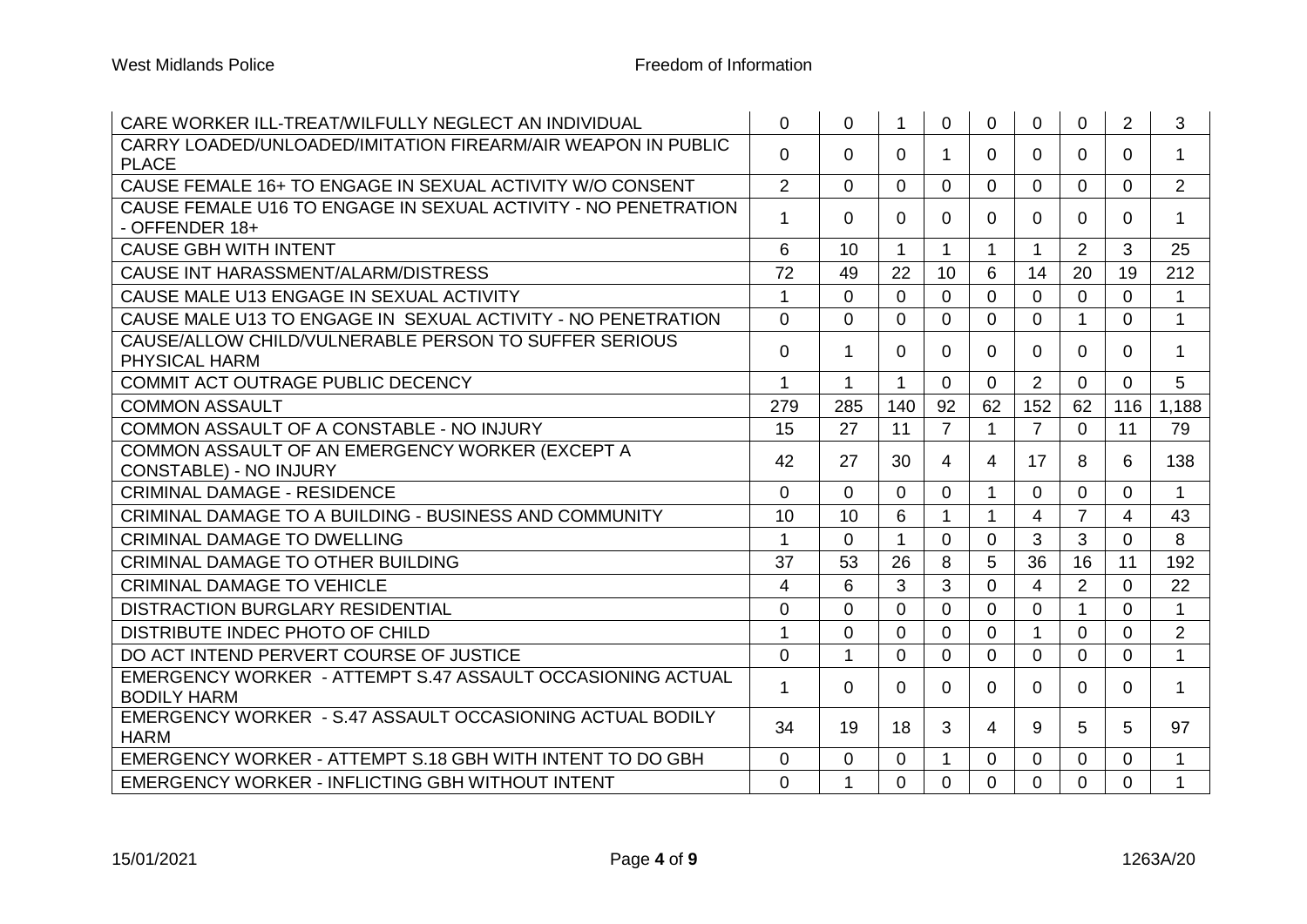| <b>EMERGENCY WORKER - MALICIOUS WOUNDING</b>                           | 4              | 1              | $\overline{2}$ | $\overline{0}$ | $\overline{0}$ | $\mathbf{1}$   | 0              |                | 9              |
|------------------------------------------------------------------------|----------------|----------------|----------------|----------------|----------------|----------------|----------------|----------------|----------------|
| ENGAGE IN SEXUAL ACTIVITY IN PRESENCE OF CHILD U13 - OFFENDER<br>$18+$ | 0              | 0              | 0              | $\mathbf{0}$   | $\Omega$       | 1.             | 0              | $\Omega$       | 1              |
| <b>ESCAPE FROM LAWFUL CUSTODY</b>                                      | 3              | $\overline{7}$ | 3              | $\mathbf{0}$   | $\Omega$       | $\Omega$       | 0              |                | 14             |
| <b>EXPOSURE</b>                                                        | $\overline{7}$ | 13             | 6              | $\Omega$       | $\overline{1}$ | $\Omega$       | 0              | $\overline{2}$ | 29             |
| <b>FALSE IMPRISONMENT</b>                                              | 3              | $\Omega$       | 1              | $\Omega$       | $\Omega$       | $\Omega$       | $\Omega$       | $\Omega$       | 4              |
| <b>FEAR/PROVOCATION OF VIOLENCE</b>                                    | 50             | 41             | 21             | 9              | 3              | 11             | 8              | 15             | 158            |
| FORGERY PRESCRIPTION FOR SCHEDULED DRUG                                | 1              | $\overline{0}$ | $\mathbf 0$    | 1              | $\overline{0}$ | $\mathbf 0$    | 1              | $\overline{0}$ | 3              |
| <b>HARASSMENT</b>                                                      | 20             | 25             | $\overline{7}$ | 6              | 3              | $\overline{7}$ | 5              | 10             | 83             |
| HARASSMENT/ALARM OR DISTRESS                                           | 11             | 13             | $\overline{4}$ | 1              | $\mathbf{0}$   | 3              | $\overline{2}$ | $\overline{2}$ | 36             |
| HAVE ARTICLE BLADE/SHARP POINT PUBLIC PLACE                            | 3              | 6              | 5              | 5              | $\Omega$       | $\Omega$       | $\overline{2}$ | 8              | 29             |
| HAVE OFFENSIVE WEAPON IN PUBLIC                                        | $\overline{2}$ | $\overline{7}$ | $\mathbf{1}$   | $\Omega$       | $\mathbf{0}$   | $\mathbf{1}$   | $\mathbf{1}$   | 1              | 13             |
| HOLD PERSON IN SLAVERY OR SERVITUDE                                    | $\overline{0}$ | $\mathbf 1$    | $\Omega$       | $\Omega$       | $\Omega$       | $\Omega$       | 0              | $\Omega$       | 1              |
| <b>HOSPITAL STAFF NEGLECT PATIENT</b>                                  | $\overline{0}$ | $\Omega$       | $\Omega$       | $\Omega$       | $\Omega$       | $\Omega$       | $\Omega$       | $\overline{2}$ | $\overline{2}$ |
| <b>ILL TREAT/WILFUL NEGLECT A PERSON LACKING CAPACITY BY CARER</b>     | $\overline{0}$ | $\mathbf 1$    | $\Omega$       | $\Omega$       | 1              | $\Omega$       | 0              | $\overline{2}$ | $\overline{4}$ |
| <b>INFLICTING GBH WITHOUT INTENT</b>                                   | 12             | 20             | 8              | 3              | 1              | 3              | 3              | $\overline{7}$ | 57             |
| INT. ENCOURAGING OR ASSISTING COMMISSION OF AN INDICTABLE              | $\Omega$       | 1              | $\Omega$       | $\Omega$       | $\Omega$       | 0              | 0              | 0              | $\mathbf 1$    |
| OFFENCE NOT MURDER                                                     |                |                |                |                |                |                |                |                |                |
| <b>INTERFERE WITH VEHICLE</b>                                          | $\mathbf{1}$   | 2              | $\overline{2}$ | $\mathbf{0}$   | $\overline{0}$ | $\mathbf 1$    | 0              | $\overline{0}$ | 6              |
| <b>INTIMIDATE WITNESS / JUROR</b>                                      | $\mathbf 0$    | $\overline{0}$ | 0              | $\mathbf 1$    | $\overline{0}$ | $\mathbf 0$    | $\Omega$       | $\overline{0}$ | $\mathbf{1}$   |
| <b>KIDNAPPING</b>                                                      | $\overline{0}$ | 1              | $\overline{0}$ | $\mathbf{0}$   | $\overline{0}$ | $\Omega$       | $\Omega$       | $\overline{0}$ | $\mathbf{1}$   |
| MAKE FALSE STATE RE BIRTH                                              | $\overline{0}$ | $\Omega$       | $\Omega$       | $\overline{0}$ | $\mathbf{0}$   | $\mathbf 0$    | 1              | $\Omega$       | $\mathbf{1}$   |
| MAKE INDECENT PHOTOGRAPH OF CHILD                                      | $\overline{0}$ | $\Omega$       | $\Omega$       | $\mathbf{0}$   | $\Omega$       | 1              | $\Omega$       | 0              | 1              |
| MAKE OFF W/O PAYMENT                                                   | $\Omega$       | 2              | 1              | $\Omega$       | -1             | $\Omega$       | $\Omega$       | $\Omega$       | 4              |
| <b>MALICIOUS WOUNDING</b>                                              | 49             | 54             | 21             | 6              | 10             | 29             | 8              | 21             | 198            |
| MULTIPLE UNDEFINED OFFENDERS - RAPE OF FEMALE 16 OR OVER               | $\Omega$       | $\Omega$       | $\Omega$       | $\mathbf 1$    | $\overline{0}$ | $\mathbf{1}$   | 0              | $\Omega$       | $\overline{2}$ |
| MULTIPLE UNDEFINED OFFENDERS - RAPE OF FEMALE CHILD UNDER 13           | $\Omega$       | $\Omega$       | $\Omega$       | $\Omega$       |                | 0              | $\Omega$       | $\Omega$       | $\mathbf{1}$   |
| BY A MALE                                                              |                |                |                |                |                |                |                |                |                |
| MULTIPLE UNDEFINED OFFENDERS - RAPE OF MALE 16 OR OVER                 | $\overline{0}$ | $\mathbf 0$    | $\Omega$       | $\mathbf 0$    | $\Omega$       | 0              | 1              | $\Omega$       | $\mathbf{1}$   |
| MURDER-VICTIM 1 YR OLD OR OVER                                         | 1              | $\Omega$       | 0              | $\Omega$       | $\Omega$       | $\Omega$       | 0              | 0              | $\mathbf{1}$   |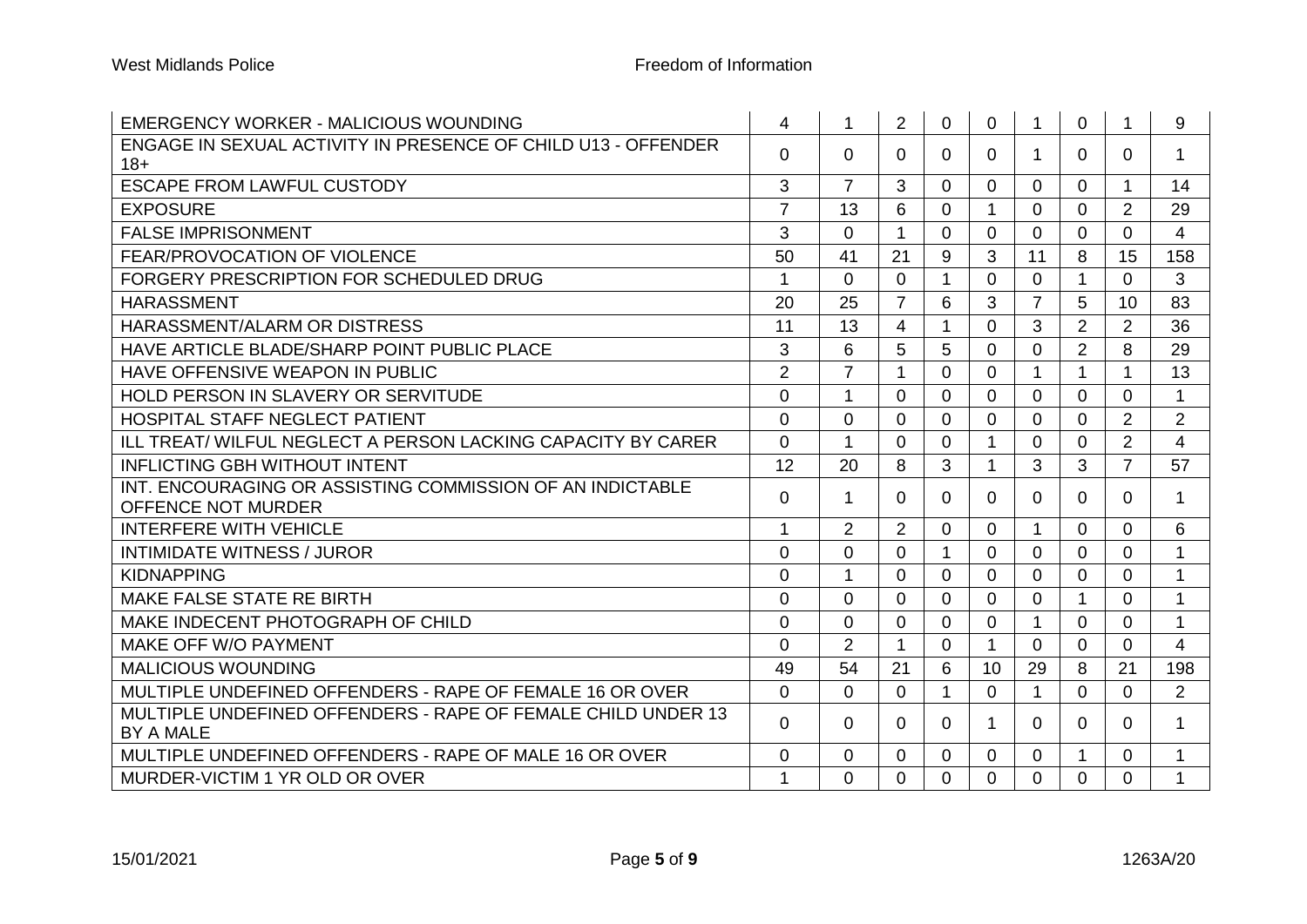| <b>OTHER CRIMINAL DAMAGE</b>                                                    | 51             | 71             | 29             | 18             | $\overline{2}$ | 33             | 5              | 25       | 234                      |
|---------------------------------------------------------------------------------|----------------|----------------|----------------|----------------|----------------|----------------|----------------|----------|--------------------------|
| OTHER CRIMINAL DAMAGE ENDANGERING LIFE                                          | $\mathbf 1$    | $\Omega$       | $\Omega$       | $\Omega$       | $\Omega$       | $\Omega$       | 0              | $\Omega$ | $\mathbf{1}$             |
| PERVERT COURSE OF PUBLIC JUSTICE                                                | 1              | $\mathbf 0$    | 0              | $\overline{0}$ | $\mathbf 0$    | $\mathbf 0$    | 0              | 0        | $\mathbf{1}$             |
| POLICE - ATTEMPT S.47 ASSAULT OCCASIONING ACTUAL BODILY HARM                    | $\overline{0}$ | $\mathbf{1}$   | 0              | $\overline{0}$ | $\overline{0}$ | $\mathbf 0$    | 1              | 0        | 2                        |
| POLICE - ATTEMPT WOUNDING WITH INTENT TO RESIST/PREVENT                         | $\Omega$       | $\overline{2}$ | $\Omega$       | $\Omega$       | $\Omega$       | $\Omega$       | 0              | $\Omega$ | 2                        |
| <b>ARREST</b>                                                                   |                |                |                |                |                |                |                |          |                          |
| POLICE - MALICIOUS WOUNDING                                                     | $\overline{0}$ | 1              | $\overline{2}$ | 1              | $\overline{0}$ | $\mathbf{1}$   | 0              | 0        | 5                        |
| POLICE - S.47 ASSAULT OCCASIONING ACTUAL BODILY HARM                            | 24             | 28             | 13             | 8              | $\mathbf 0$    | $\overline{7}$ | 1              | 13       | 94                       |
| POSSESS CONTROL DRUG-CLASS A-COCAINE                                            | $\overline{2}$ | 3              | $\overline{2}$ | 3              | $\Omega$       | 1              | $\overline{2}$ |          | 14                       |
| POSSESS CONTROL DRUG-CLASS A-CRACK                                              | 1              | 4              | $\overline{2}$ | 1              | $\Omega$       | $\Omega$       | $\Omega$       | 1        | 9                        |
| POSSESS CONTROL DRUG-CLASS A-ECSTASY                                            | $\overline{0}$ | 1              | 0              | 0              | 0              | 0              | 0              | $\Omega$ | $\mathbf{1}$             |
| POSSESS CONTROL DRUG-CLASS A-HEROIN                                             | $\overline{2}$ | 2              | 1              | $\Omega$       | $\mathbf{0}$   | 1              | $\overline{2}$ | 0        | 8                        |
| POSSESS CONTROL DRUG-CLASS A-OTHER                                              | 1              | $\Omega$       | $\Omega$       | 0              | $\Omega$       | $\Omega$       | 0              | $\Omega$ | 1                        |
| POSSESS CONTROL DRUG-CLASS B-CANNABIS                                           | 9              | 17             | 5              | $\overline{2}$ | $\mathbf 0$    | $\overline{2}$ | 3              | 6        | 44                       |
| POSSESS CONTROLLED DRUG - CLASS A                                               | 1              | $\mathbf 1$    | 0              | $\overline{0}$ | $\mathbf 0$    | $\mathbf 0$    | 0              | 0        | 2                        |
| POSSESS CONTROLLED DRUG - CLASS C                                               | $\overline{2}$ | 0              | 0              | $\overline{2}$ | $\mathbf 0$    | 0              | 0              | 0        | $\overline{\mathcal{A}}$ |
| POSSESS DRUG W/I SUPPLY-CLASS B-CANNABIS                                        | 1              | $\Omega$       | 0              | $\Omega$       | $\Omega$       | $\Omega$       | 0              | 0        | $\mathbf 1$              |
| POSSESS DRUG W/I SUPPLY-CLASS B-OTHER                                           | $\Omega$       | $\Omega$       | $\Omega$       | $\Omega$       | $\Omega$       | $\Omega$       | 0              | 1        | 1                        |
| POSSESS INDECENT PHOTO/PSEUDO PHOTO OF CHILD                                    | 1              | $\mathbf{1}$   | $\Omega$       | $\Omega$       | $\Omega$       | $\Omega$       | $\Omega$       | $\Omega$ | $\overline{2}$           |
| POSSESS PROHIBITED AMMO                                                         | $\overline{0}$ | $\mathbf 1$    | 0              | $\Omega$       | $\Omega$       | 0              | 0              | $\Omega$ | 1                        |
| POSSESS PROHIBITED WEAPON                                                       | $\Omega$       | $\Omega$       | 1              | $\Omega$       | $\Omega$       | $\Omega$       | 0              | $\Omega$ | $\mathbf{1}$             |
| POSSESS PROHIBITED WEAPON FOR DISCHARGE OF NOXIOUS                              | $\overline{0}$ | $\mathbf 0$    | $\Omega$       | $\Omega$       | $\Omega$       | 1              | 0              | $\Omega$ | 1                        |
| <b>SUBSTANCE</b>                                                                |                |                |                |                |                |                |                |          |                          |
| POSSESSING CONTROLLED DRUG WITH INTENT TO SUPPLY - CLASS A                      | $\Omega$       | $\Omega$       | $\mathbf 1$    | $\Omega$       | $\Omega$       | $\Omega$       | 0              | $\Omega$ | $\mathbf 1$              |
| POSSESSING PROHIBITED IMAGES OF CHILDREN                                        | $\Omega$       | $\Omega$       | $\mathbf 1$    | $\Omega$       | $\Omega$       | $\Omega$       | 0              | $\Omega$ | 1                        |
| POSSESSION CLASS B - SYNTHETIC CANNABINOID AGONISTS                             | $\overline{0}$ | $\overline{2}$ | $\Omega$       | $\overline{0}$ | $\Omega$       | $\Omega$       | $\mathbf{1}$   | $\Omega$ | 3                        |
| <b>PUBLIC NUISANCE</b>                                                          | $\Omega$       | $\Omega$       | $\Omega$       | $\mathbf 1$    | $\Omega$       | $\Omega$       | 1              | 0        | $\overline{2}$           |
| PURSUE COURSE OF CONDUCT IN BREACH OF S1(1) WHICH AMOUNTS<br><b>TO STALKING</b> | $\overline{2}$ | 1              | 2              | $\Omega$       | $\Omega$       | 1              | 1              | 1        | 8                        |
| PUTTING PEOPLE IN FEAR OF VIOLENCE                                              | $\mathbf 1$    | $\overline{7}$ | $\Omega$       | $\overline{0}$ | $\mathbf{0}$   | $\mathbf{0}$   | 1              | 0        | 9                        |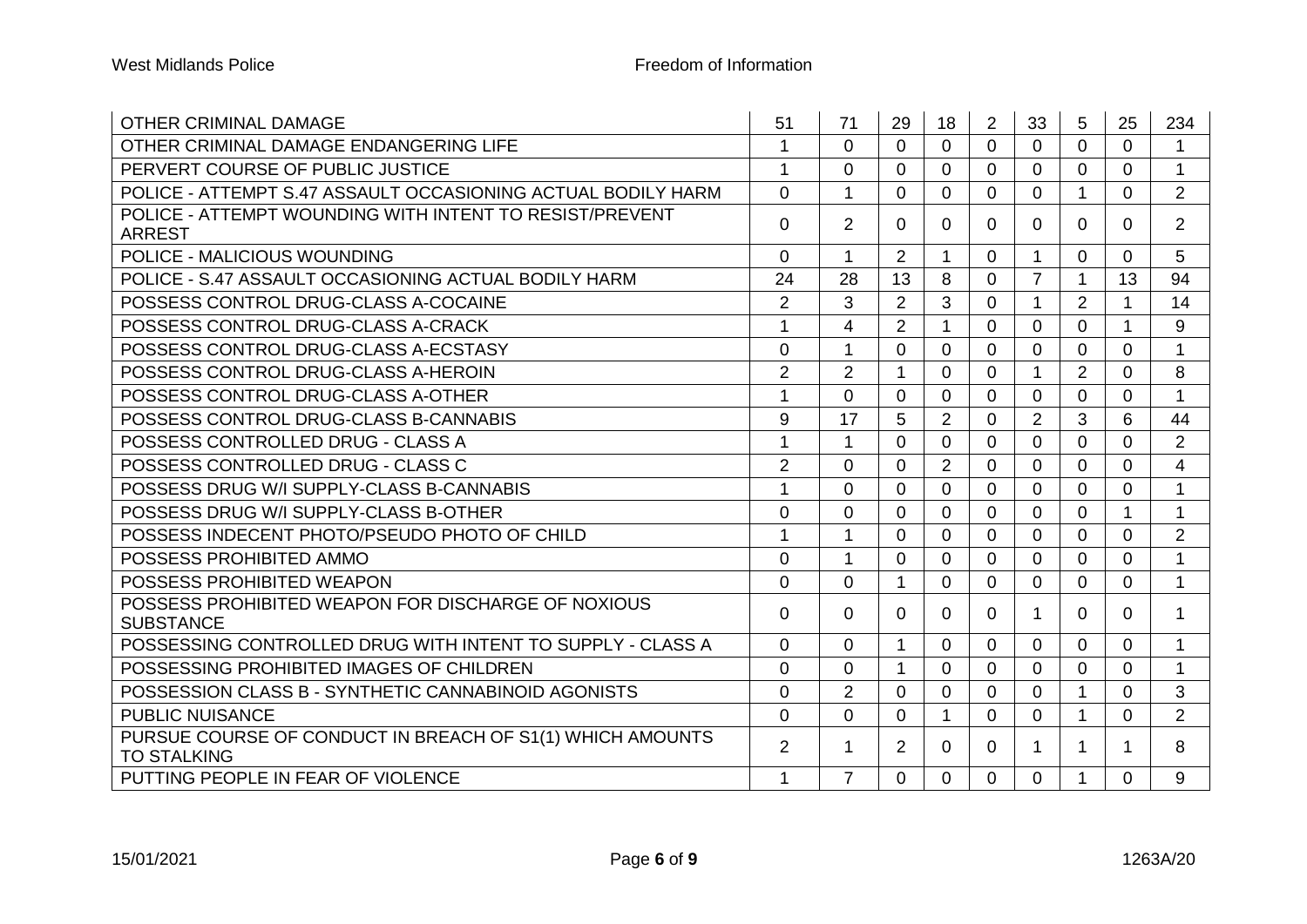| RACIALLY/RELIGIOUSLY AGGRAVATED COMMON ASSAULT                                     | 20                      | 16             | 8                    |                | 5              | 13             | 5              | 13             | 81             |
|------------------------------------------------------------------------------------|-------------------------|----------------|----------------------|----------------|----------------|----------------|----------------|----------------|----------------|
| RACIALLY/RELIGIOUSLY AGGRAVATED CRIMINAL DAMAGE - BUSINESS<br><b>AND COMMUNITY</b> | 0                       | 1              | $\Omega$             | 0              | $\Omega$       | 0              | 0              | 0              | $\mathbf 1$    |
| RACIALLY/RELIGIOUSLY AGGRAVATED FEAR/PROVOCATION OF<br><b>VIOLENCE (S4)</b>        | 8                       | 10             | 7                    | 3              | $\overline{2}$ | 4              | 1              | 4              | 39             |
| RACIALLY/RELIGIOUSLY AGGRAVATED HARASSMENT WITH FEAR OF<br><b>VIOLENCE</b>         | $\mathbf 1$             | $\overline{2}$ | $\Omega$             | $\Omega$       | $\Omega$       | $\Omega$       | $\mathbf{0}$   | $\Omega$       | 3              |
| RACIALLY/RELIGIOUSLY AGGRAVATED HARASSMENT WITHOUT<br><b>VIOLENCE S2</b>           | 3                       | 0              | $\Omega$             | $\Omega$       | $\Omega$       | $\overline{2}$ | 1              | 4              | 10             |
| RACIALLY/RELIGIOUSLY AGGRAVATED HARASSMENT, ALARM OR<br><b>DISTRESS S5</b>         | 6                       | 9              | 3                    | 1              | 1              | 3              | $\mathbf{0}$   | $\mathbf 1$    | 24             |
| RACIALLY/RELIGIOUSLY AGGRAVATED INFLICTING GBH WITHOUT INTENT                      | $\Omega$                | 0              | $\blacktriangleleft$ | $\overline{0}$ | 2              | $\mathbf 1$    | $\Omega$       | $\Omega$       | 4              |
| RACIALLY/RELIGIOUSLY AGGRAVATED INTENTIONAL<br>HARASSMENT, ALARM OR DISTRESS       | 76                      | 66             | 22                   | $\overline{4}$ | 12             | 28             | 24             | 20             | 252            |
| RACIALLY/RELIGIOUSLY AGGRAVATED S47 ASSAULT AND MALICIOUS<br><b>WOUNDING</b>       | 6                       | 12             | 6                    | $\overline{2}$ | 9              | 12             | 1              | 4              | 52             |
| RAPE OF FEMALE 16 OR OVER                                                          | 16                      | 40             | 11                   | 15             | 4              | $\mathbf 1$    | 2              | 3              | 92             |
| RAPE OF FEMALE CHILD AGED 13-15                                                    | 3                       | 0              | $\mathbf 1$          | $\overline{0}$ | $\overline{0}$ | $\mathbf{1}$   | $\overline{0}$ | 0              | 5              |
| RAPE OF FEMALE CHILD UNDER 13 BY A MALE                                            | -1                      | 0              | $\Omega$             | $\overline{0}$ | $\Omega$       | $\Omega$       | $\Omega$       | 0              | $\mathbf 1$    |
| RAPE OF MALE 16 OR OVER                                                            | 2                       | 6              | 6                    | $\Omega$       | 4              | 5              | $\overline{2}$ | 4              | 29             |
| RAPE OF MALE CHILD UNDER 13 BY A MALE                                              | $\overline{0}$          | 0              | 0                    | $\overline{0}$ | $\Omega$       |                | 1              | 0              | $\overline{2}$ |
| REQUIRE PERSON TO PERFORM FORCED OR COMPULSORY LABOUR                              | $\overline{0}$          | 0              | $\mathbf{1}$         | $\mathbf{0}$   | $\overline{0}$ | $\overline{0}$ | $\overline{0}$ | 0              | $\mathbf{1}$   |
| ROBBERY-PERSONAL PROPERTY                                                          | $\Omega$                | 4              | $\Omega$             | 3              | $\Omega$       | 0              | 5              | 1              | 13             |
| SEND COMMUNICATION/ARTICLE CONVEYING A THREATENING MESSAGE                         | 16                      | 25             | 6                    | $\overline{1}$ | $\mathbf{1}$   | 9              | 10             | $\overline{4}$ | 72             |
| SEND COMMUNICATION/ARTICLE CONVEYING FALSE INFORMATION                             | 14                      | 4              | 1                    | $\Omega$       | $\Omega$       | $\Omega$       | $\mathbf{0}$   | $\Omega$       | 19             |
| SEND COMMUNICATION/ARTICLE CONVEYING INDECENT/GROSSLY<br>OFFENSIVE MESSAGE         | 9                       | 13             | $\overline{2}$       | 3              | $\Omega$       | $\overline{2}$ | $\overline{2}$ | $\overline{2}$ | 33             |
| SEND COMMUNICATION/ARTICLE WHOLE/PART OF AN<br>INDECENT/GROSSLY OFFENSIVE NATURE   | $\Omega$                | 1              | $\Omega$             | $\Omega$       | $\Omega$       | 1              |                | $\Omega$       | 3              |
| SEX OFFENDER - FAIL TO COMPLY WITH NOTIFICATION REQUIREMENT                        | $\overline{\mathbf{1}}$ | 0              | $\Omega$             | $\overline{0}$ | $\Omega$       | $\Omega$       | $\Omega$       | $\Omega$       | 1              |
| SEXUAL ACTIVITY WITH FEMALE MENTAL PATIENT - NO PENETRATION                        | $\Omega$                | 0              | 1                    | $\Omega$       | $\Omega$       | $\Omega$       | $\Omega$       | 0              | $\mathbf{1}$   |
| SEXUAL ACTIVITY WITH FEMALE U16 - OFFENDER U18                                     | $\Omega$                | $\mathbf{1}$   | $\Omega$             | $\mathbf{0}$   | $\Omega$       | $\Omega$       | $\Omega$       | $\overline{0}$ | $\mathbf{1}$   |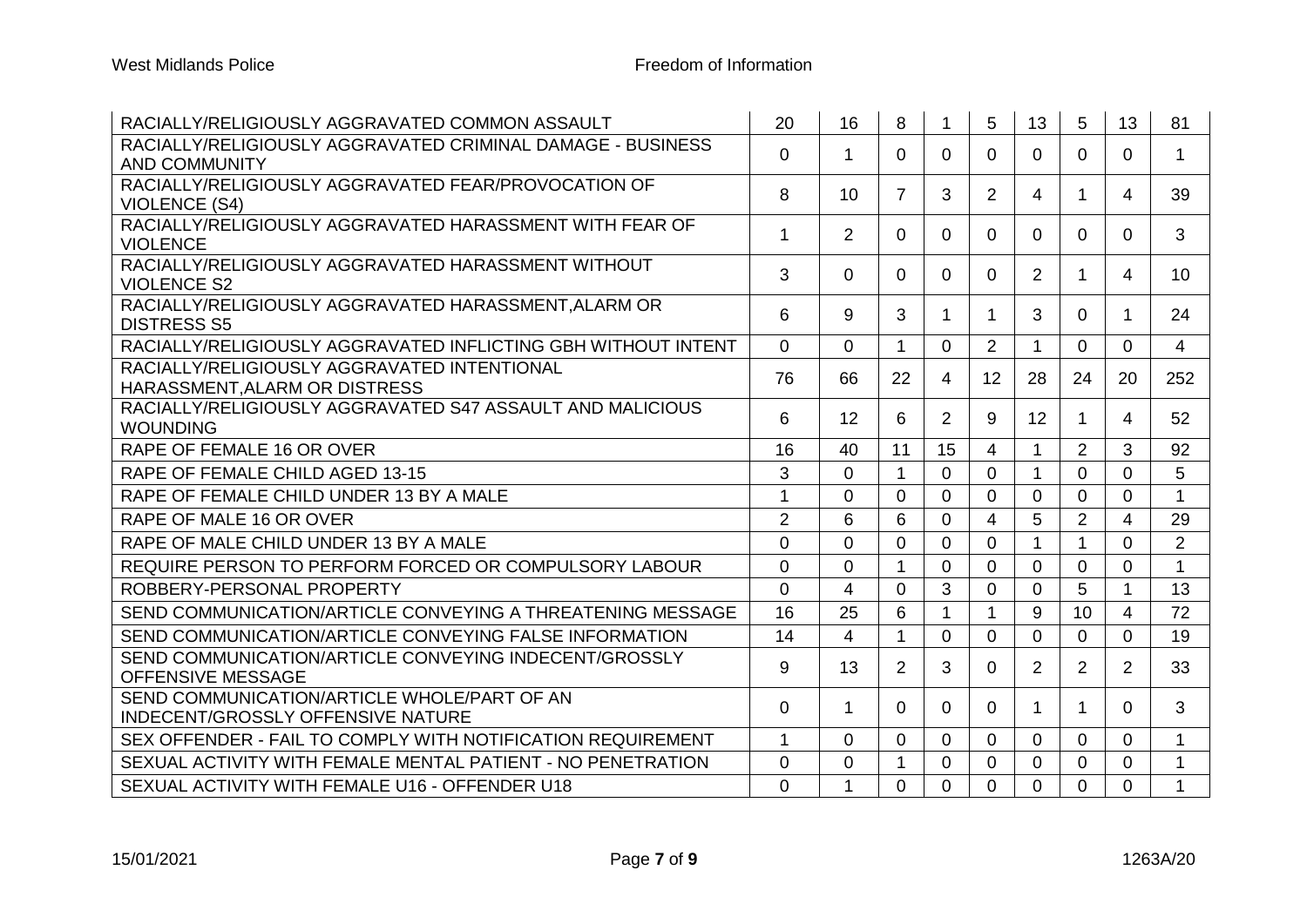| SEXUAL ACTIVITY WITH MALE CHILD U16 - NO PENETRATION - OFFENDER<br>U18           | 0              | $\overline{2}$ | 0              | 0                    | 0              | 0              | 0              | 0              | $\overline{2}$ |
|----------------------------------------------------------------------------------|----------------|----------------|----------------|----------------------|----------------|----------------|----------------|----------------|----------------|
| SEXUAL ASSAULT ON A FEMALE 13 OR OVER                                            | 34             | 57             | 16             | 2                    | $\overline{7}$ | 18             | 5              | $\overline{7}$ | 146            |
| SEXUAL ASSAULT ON A MALE 13+                                                     | 6              | 9              | 4              | 3                    | 6              | 3              | 3              | 4              | 38             |
| SEXUAL ASSAULT ON A MALE CHILD U13                                               | 1              | $\mathbf{1}$   | 0              | $\mathbf{1}$         | $\overline{0}$ | $\mathbf 1$    | $\overline{0}$ | 0              | 4              |
| SEXUAL ASSAULT ON FEMALE CHILD UNDER 13                                          | $\mathbf 0$    | $\overline{0}$ | 1              | $\overline{2}$       | $\overline{0}$ | $\overline{0}$ | $\overline{0}$ | $\overline{0}$ | 3              |
| STALKING INVOLVING FEAR OF VIOLENCE                                              | $\overline{0}$ | $\overline{2}$ | $\Omega$       | $\Omega$             | $\Omega$       | $\Omega$       | $\overline{0}$ | 0              | $\overline{2}$ |
| STALKING INVOLVING SERIOUS ALARM/DISTRESS                                        | $\overline{2}$ | $\mathbf{1}$   | $\Omega$       | $\overline{0}$       | $\overline{0}$ | $\overline{2}$ | $\overline{0}$ | $\Omega$       | 5              |
| SUPPLY CONTROLLED DRUG - CLASS C                                                 | $\overline{0}$ | 0              | $\Omega$       | $\Omega$             | $\Omega$       | $\Omega$       |                | 0              | 1              |
| TAKE CONVEYANCE W/O CONSENT                                                      | $\Omega$       | $\mathbf{1}$   | $\Omega$       | $\Omega$             | $\Omega$       | $\Omega$       | $\Omega$       | $\Omega$       | 1              |
| TAKE MOTOR/VEH W/O OWNER CONSENT                                                 | $\overline{2}$ | 1              | 1              | $\Omega$             | $\Omega$       | 1              | $\overline{0}$ | 1              | 6              |
| THEFT BY EMPLOYEE                                                                | $\overline{0}$ | 10             | $\mathbf{1}$   | $\overline{2}$       | $\Omega$       | $\Omega$       | $\overline{0}$ | $\overline{2}$ | 15             |
| THEFT CONVEYANCE NOT M/VEH OR P/CYCLE                                            | $\Omega$       | 1.             | $\Omega$       | $\Omega$             | $\Omega$       | 0              | $\Omega$       | $\Omega$       | 1              |
| THEFT DWELLING NOT MACHINE/METER                                                 | 3              | $\overline{2}$ | 1              | $\Omega$             | $\Omega$       | $\Omega$       | $\overline{0}$ | $\mathbf 0$    | 6              |
| THEFT FROM AUTO MACH/METER                                                       | 1              | 3              | $\Omega$       | 3                    | 1              | $\mathbf 1$    | $\overline{0}$ | 2              | 11             |
| THEFT FROM MOTOR VEHICLE                                                         | 6              | $\overline{7}$ | $\Omega$       | $\overline{1}$       | 1              | 4              | $\mathbf{1}$   | 1              | 21             |
| THEFT FROM PERSON                                                                | 12             | 13             | 6              | $\mathbf{1}$         | 1              | 13             | 2              | 6              | 54             |
| THEFT FROM SHOP OR STALL                                                         | $\overline{2}$ | $\mathbf{1}$   | $\Omega$       | $\overline{0}$       | $\Omega$       | $\Omega$       | $\overline{0}$ | $\overline{2}$ | 5              |
| THEFT OF MOTOR VEHICLE                                                           | $\overline{2}$ | 5              | $\mathbf 1$    | 2                    | $\mathbf 1$    | $\mathbf 1$    | 2              | $\mathbf 1$    | 15             |
| THEFT OF P/CYCLE                                                                 | $\overline{7}$ | 41             | $\overline{7}$ | $\blacktriangleleft$ | 3              |                | $\Omega$       | 1              | 61             |
| THEFT OTHER                                                                      | 172            | 257            | 85             | 47                   | 25             | 76             | 44             | 65             | 771            |
| THREATEN PERSON WITH A BLADE/SHARPLY POINTED ARTICLE IN A<br><b>PUBLIC PLACE</b> | 1              | $\overline{2}$ | 0              | -1                   | 0              | 0              | $\overline{2}$ | $\Omega$       | 6              |
| THREATEN PERSON WITH OFFENSIVE WEAPON IN A PUBLIC PLACE                          | $\mathbf 1$    | $\mathbf{1}$   | $\overline{2}$ | $\Omega$             | $\Omega$       | $\Omega$       | $\overline{0}$ | 3              | $\overline{7}$ |
| THREATEN TO DAMAGE PROPERTY                                                      | 6              | $\overline{7}$ | $\Omega$       | 3                    | $\Omega$       | 6              | 4              | $\Omega$       | 26             |
| <b>THREATEN WITNESS / JUROR</b>                                                  | $\overline{0}$ | $\Omega$       | $\Omega$       | $\mathbf{0}$         | $\Omega$       | $\Omega$       | $\Omega$       | $\mathbf 1$    | $\mathbf{1}$   |
| <b>THREATS TO KILL</b>                                                           | 16             | 16             | 15             | 6                    | 4              | 3              | 5              | 3              | 68             |
| <b>VIOLENT DISORDER</b>                                                          | $\overline{0}$ | $\mathbf{1}$   | $\Omega$       | $\Omega$             | $\Omega$       | $\Omega$       | $\overline{0}$ | $\Omega$       | $\mathbf{1}$   |
| WILFUL ABANDON YOUNG PERSON UNDER 16                                             | $\Omega$       | $\mathbf 1$    | 2              | $\Omega$             | $\Omega$       | 0              | $\Omega$       | 0              | 3              |
| WILFULLY ASSAULT YOUNG PERSON UNDER 16                                           | 4              | 6              | 1              | $\overline{1}$       | $\overline{2}$ |                | $\overline{2}$ | 3              | 20             |